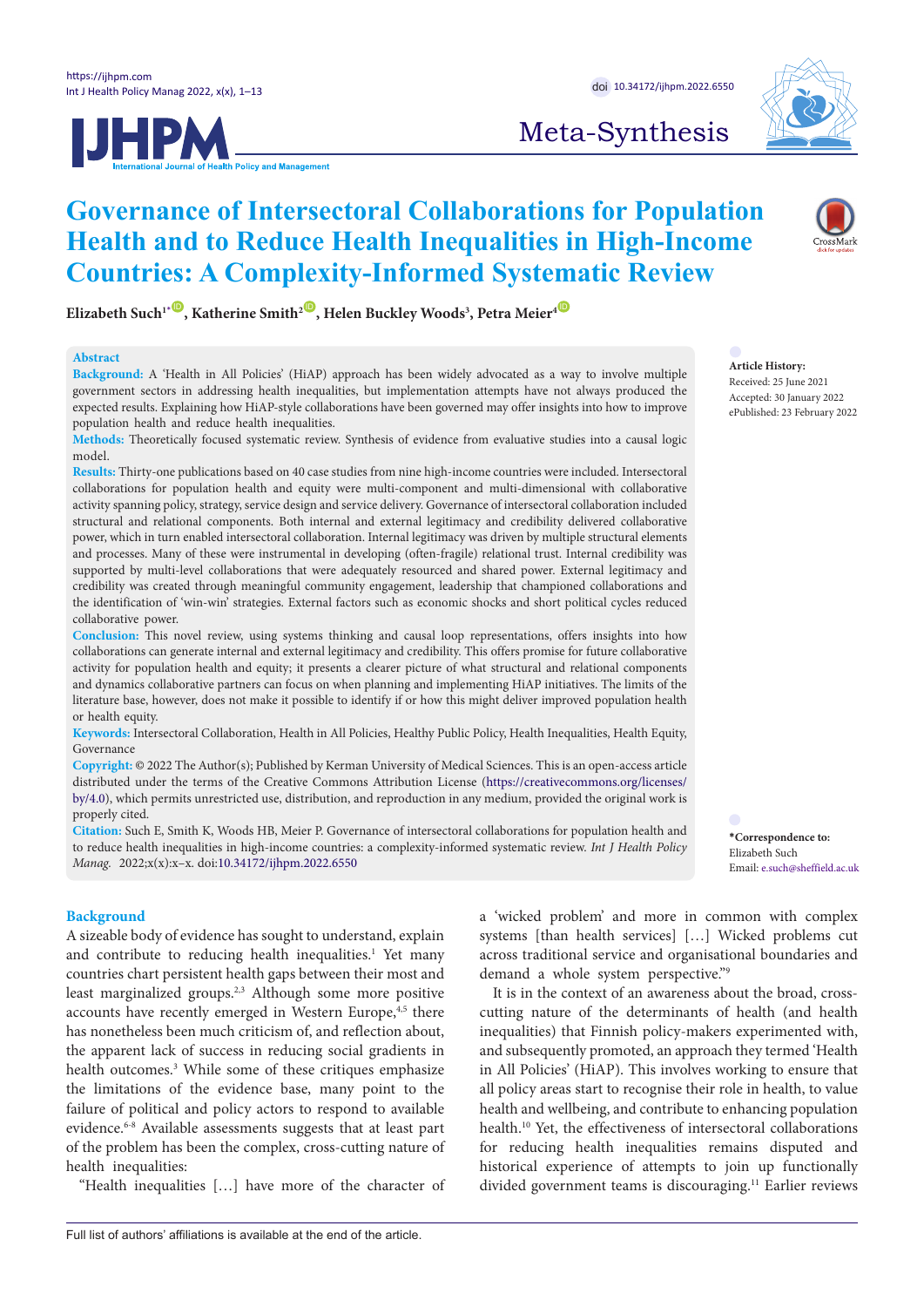have identified both an absence of robust evidence of effects or, at best, weak evidence of positive effects of intersectoral collaboration on health and equity outcomes.12-15 Multiple methodological, conceptual, theoretical, political and policy challenges have been noted to inhibit efforts to both achieve and evidence the effects of HiAP.15

This troubling backdrop does not appear to have undermined enthusiasm for 'whole government' or collaborative approaches to achieving healthier public policy, with evidence of ongoing commitments across global, national and local policy levels.16-19 While challenges persist on tracking HiAP action to health and health equity outcomes, there is a large but disparate evidence base describing, assessing, theorising and evaluating a multitude of HiAP-approach initiatives. This body of research suggests a complex intersection of critical contextual factors can promote or impede the initiation and implementation of healthy public policies and intersectoral working.20-23 Implementation factors include the political prioritisation (or not) of HiAP,<sup>24</sup> formal implementation processes, the availability of resources and capacity building activities.20 In addition, interprofessional trust and meaningful stakeholder and community engagement have been identified as important to the implementation of HiAP.25-27

The processes of partnership working for health have also been scrutinised. Corbin and colleagues' scoping review of what makes intersectoral partnerships for health promotion work, identified nine core elements of partnership processes that could inform best practice: (1) develop a shared mission aligned to the partners' individual or institutional goals; (2) include a broad range of participation from diverse partners and a balance of human and financial resources; (3) incorporate leadership that inspires trust, confidence and inclusiveness; (4) monitor how communication is perceived by partners and adjust accordingly; (5) balance formal and informal roles/structures depending upon mission; (6) build trust between partners from the beginning and for the duration of the partnership; (7) ensure balance between maintenance (activities that keep partnerships functioning in practical ways) and production (activities that deliver on objectives); (8) consider the impact of political, economic, cultural, social and organizational contexts; and, (9) evaluate partnerships for continuous improvement.28 To enable positive collaborative processes and to give them a specific form and function, tools, most notably health impact assessments (HIAs) and health equity impact assessments, have been identified as assisting the implementation of HiAP. HIA is a practical approach to judge the health effects of policy. They are used as a way of informing decision makers and stakeholders about the health harms and benefits of specific policy interventions. They are an aid to decision making and central to some HiAPstyle initiatives. Some of the focused literature seeking to understand how HIAs function in practice suggests that the way in which such tools are used and, therefore, their role in supporting meaningful intersectoral collaboration to achieve health outcomes, can also be limited by wider politicoadministrative factors.<sup>29</sup>

In sum, the growing research field of intersectoral collaboration for health in general and of HiAP in particular

have resulted in several efforts to review and synthesise the burgeoning literature, with a view to identifying the lessons for policy.30-32 One of the most recent reviews reports that the available literature often finds a disappointing gap between HiAP expectations and outcomes, noting that much of this literature constitutes 'policy analysis (identifying policy problems and solutions) rather than policy theory (explaining policy-making dynamics).'30 Our scoping research reached a similar conclusion and informed a decision to drop one of our original questions exploring what the existing literature suggests about the consequences of intersectoral collaboration for outcomes in policy, practice and health (in sum, the existing literature says very little about this important question).

Building on these observations, our review specifically focuses on identifying: (*i*) the components and dynamic interactions involved in intersectoral collaboration to improve population health outcomes in policy settings; (*ii*) plausible theories of change connecting intersectoral collaboration to population health outcomes (which might inform future research focusing on outcomes); and (*iii*) insights into sustaining successful intersectoral collaborations for population health over time within policy settings. To aid our analysis, we draw on two key concepts: policy governance and systems thinking. The concept of governance has been variously defined<sup>33</sup> but we use it to focus our attention on analysing the bureaucratic processes, rules (formal and informal), structures and relationships that existing evidence suggests are important for understanding intersectoral collaboration for population health. Then, informed by systems thinking, we focus on trying to identify any nonlinear, unpredictable dynamics that have been identified as important for the creation and operation of intersectoral (often multi-level) policy systems for population health. To aid this part of our analysis, we draw on our findings to develop a causal loop diagram of intersectoral collaboration for population health.

#### **Methods**

We draw on literature on how intersectoral collaboration for health/equity is constructed and operates in practice. Although much of this literature specifically uses the HiAP concept, we wanted to ensure that we did not exclude literature that did not employ this term but nonetheless involved intersectoral collaboration with the intention of achieving population health outcomes. It incorporates a theoretical focus by working to identify and synthesise theories of change that link intersectoral collaboration to population health outcomes. As outlined above, it is also informed by two key concepts: policy governance and systems.34 As such, the review acknowledges that collaborative working to address health inequalities involves complex interactions, with a view to addressing a complex problem. While the review methodology included mechanisms for identifying health outcomes, early scoping and several existing reviews noted that outcomes of intersectoral collaboration for health and equity were hard to discern and inconclusive.12-15 In response, this review employed a methodology that enabled examination of 'what happens<sup>'35</sup> in collaborations; an approach which involved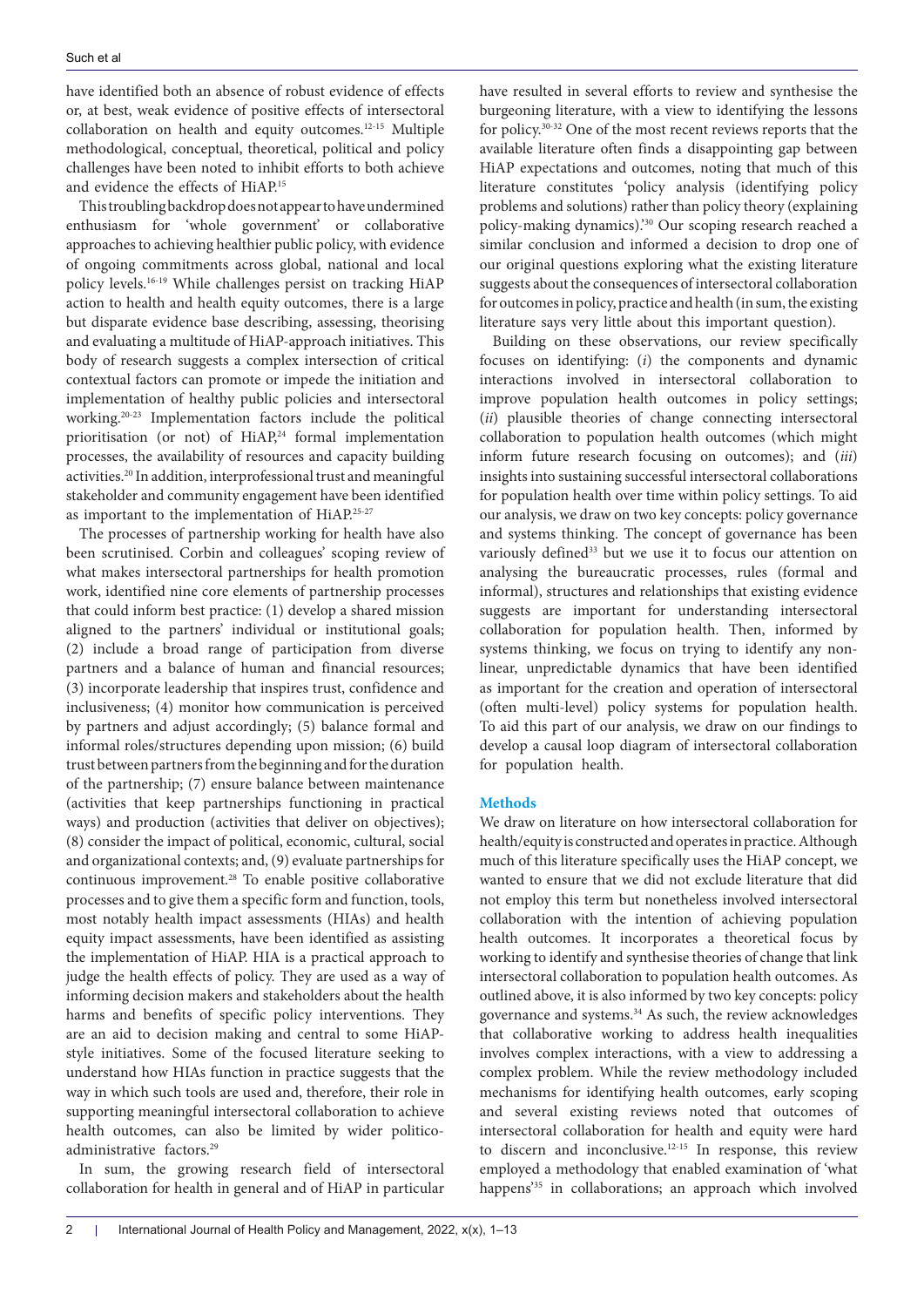identifying the component parts of intersectoral collaboration for population health and then working to establish the causal connections between these attributes (components) and processes (dynamics). We synthesise this aspect of our analysis visually, in a causal loop diagram. Although this work is not yet sufficient for understanding the consequences of different approaches to intersectoral collaboration for population health, by surfacing some of the pathways through which collaborations function in their distinct settings, and identifying theories of change within existing literature, we believe our review provides an important first step in shifting the focus of research from processes to outcomes. The review protocol is registered on PROSPERO<sup>36</sup> (reference number CRD42019138779).

# Search Strategy and Selection Criteria

The search was conducted across eight databases: Medline, Embase, Social Policy and Practice, Web of Science, IBSS, ASSIA + Sociology Abstracts and the Sociology Database (PROQUEST Sociology Collection), Scopus and PROQUEST dissertations and theses.

Specific and controlled vocabulary (eg, MESH terms) were used in the search. Examples of search terms for specific databases are included in [Supplementary file 1](#page-10-0). Searches were limited to publications after 2000. Two searches were conducted; the first in October 2019, followed by a final search using the same criteria in June 2021.

All primary studies that had an evaluative component were included as case studies. Further selection criteria were:

# Inclusion Criteria

- National, regional, local intentional collaborations between two or more government policy areas (here, referred to as 'sectors'), with or without other sectoral (eg, third sector) collaborations;
- Explicit population health or health equity target outcomes intended to prevent inequities in health before they become clinically identifiable (ie, not merely increasing access to healthcare);
- Empirical evidence on the component parts and dynamics of intersectoral collaboration.

# Exclusion Criteria

- Collaborations *within* one area (sector) of government eg, collaborations between different professionals within the same sector only, such as healthcare practitioners and public health professionals;
- Collaborations between a single policy area (sector) and research/academic institutions;
- Collaborations between policy and community organisations only (eg, Community Participatory Action Research);
- Collaborations to improve access to healthcare only
- Commercial/private sector and public sector collaborations (eg, UK's Public-Private Partnerships) and legal/medical partnerships;
- Collaborations in humanitarian emergencies;
- • Papers that identified the components of collaboration but did not provide insight into how those component parts interrelated;
- Studies based within lower- or middle-income countries;
- Studies of collaboration between global/international agencies (eg, United Nations agencies);
- • Secondary studies including evidence syntheses and systematic reviews;
- Commentaries, book reviews, protocols, opinions, editorials;
- Papers not in English;
- Papers prior to 2000.

Application of these criteria revealed three main categories of research and evaluation: (1) empirical evaluative papers; (2) empirical descriptive papers and (3) theoretical papers. For the purposes of this analysis, only papers that empirically evaluated the success (or otherwise) of intersectoral collaboration for health equity were included. The rationale for this decision was that only evaluative papers empirically demonstrated the characteristics and dynamics of collaboration, and several also engaged with pathways along a complex causal chain in a specific context.

Case studies were identified using Shankardass and colleagues'20 definition:

"*An intersectoral initiative toward healthy public policy making, where sectors collaborate by developing policies, programmes and projects that include interventions addressing health upstream of inequities in healthcare utilization*" (2015:467).

# Data Extraction

Papers were screened, downloaded and data were extracted using a template designed and tested in the software EPPI-Reviewer  $4.\overline{37}$  Screening by title and abstract was undertaken by one reviewer with uncertain items referred to a second researcher. Screening at the full text phases was shared between three reviewers with uncertainties about inclusion/ exclusion agreed by consensus. Two data extraction templates were devised, applied, refined and then implemented. The first was constructed in EPPI Reviewer and captured evidence of the state of the field, the components of intersectoral collaboration, collaborative dynamics and the outcomes of collaboration. Collaborative outcomes were extracted in terms of their reported success (or otherwise). The second extraction template was designed in MS Word and focussed on theories of change including inputs, mechanisms and outcomes. Extraction templates are provided in [Supplementary file 2](#page-10-1).

# Quality Assessment

The critical assessment of papers was informed by Dixon Woods and appraisal prompts.<sup>38</sup> This technique was sufficiently flexible to allow the inclusion of a broad range of studies.39 No papers were excluded on the basis of quality as long as it could be discerned how the research was conducted (the methods used) and with whom (the case study). As such, the review followed the principles of others<sup>40,41</sup> whereby exclusion is kept to a minimum in order to ensure fine-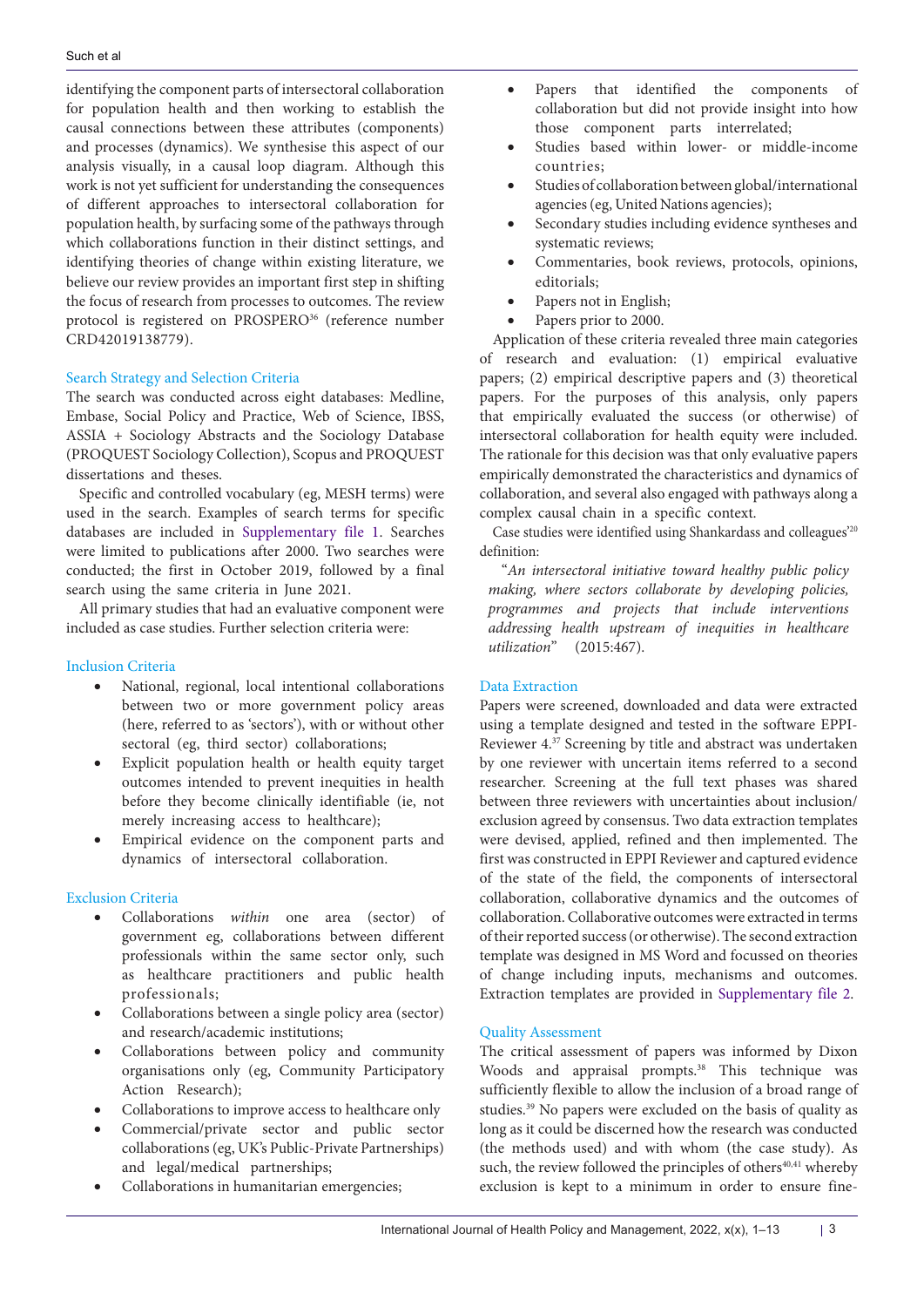grained detail and potential insight was not missed. This was done in the recognition of the inherent subjectivity of the process of quality assessment in largely qualitative evidence syntheses.<sup>42</sup> This also aligns with the conception of the review as seeking to identify the component parts of intersectoral collaborations for population health and to understand the dynamic relationships within this. Insight into processes and dynamics was, however, contingent on the depth of the analysis (or their richness or thickness<sup>43</sup>) in the papers. This represents a limitation of the review.

#### Data Analysis and Synthesis

Data were analysed and synthesised using a critical realistinformed perspective. This helped us identify some potential causal mechanisms driving the social phenomena of collaboration.44 Theories of change were derived from data extracted in the MS Word template that detailed programme inputs, strategies, functions, mechanisms of action along causal chains and outcomes. Each paper was identified as a case study and guided in synthesis by the steps described by Hoon<sup>45</sup> on meta-synthesis of case studies. In doing so, emphasis was placed on analysing each case study independently, then as a collection to identify strong and emergent themes across causal pathways with the objective of developing a causal loop diagram and accompanying narrative. Our process included: (*i*) identifying and collating variables in the extraction tables and mapping these onto an early stage diagram, (*ii*) interrogating the reported interconnection of factors in the extraction tables to connect variables on the emergent diagram, (*iii*) using extracted data to identify the polarity of interconnections. The process of identifying 'higher order' or systems level causal mechanisms across the dataset was an inductive process of interpreting repeated patterns in the evidence base of how policy level collaborations were able to effect change. An example of this method was operationalised is outlined in [Supplementary file 2.](#page-10-1)

#### **Results**

Thirty-one publications based on 40 case studies from nine high-income countries were included in the review. The sifting process is identified in [Figure 1](#page-3-0) and summary of the papers is available in [Supplementary file 3](#page-10-2).

### Characteristics of the Evidence Base

Of the 31 publications included, 14 specifically focused on HiAP, using the concept explicitly to describe the approach of the policy intervention. Of those, eight were case studies of South Australia, indicating the dominance of HiAP in that context. The remaining 17 publications described intersectoral collaboration for population health and/or health equity more generally, employing a range of terms. For the remainder of this results section and where possible, we will use HiAP specifically where studies used this term.

Reflecting the findings of other reviews, we identified only a limited evidence base assessing the effectiveness and processes of intersectoral collaborations for health and equity, which employed a narrow range of methods. [Table](#page-4-0) outlines key characteristics of studies.

While it is notable that over half of the case studies included the United States or Australia, many other case study locations were represented, particularly in Europe. South Australia was particularly dominant, with seven out of the eight Australian studies located there. Retrospective evaluations using only qualitative methods were common (10/31); as were mixed methods designs (20/31), including stakeholder interviews (20/20), documentary review (16/20), surveys (4/20) and

<span id="page-3-0"></span>

**Figure 1.** PRISMA 2009 Flow Diagram. Abbreviation: PRISMA, Preferred Reporting Items for Systematic Reviews and Meta-Analyses.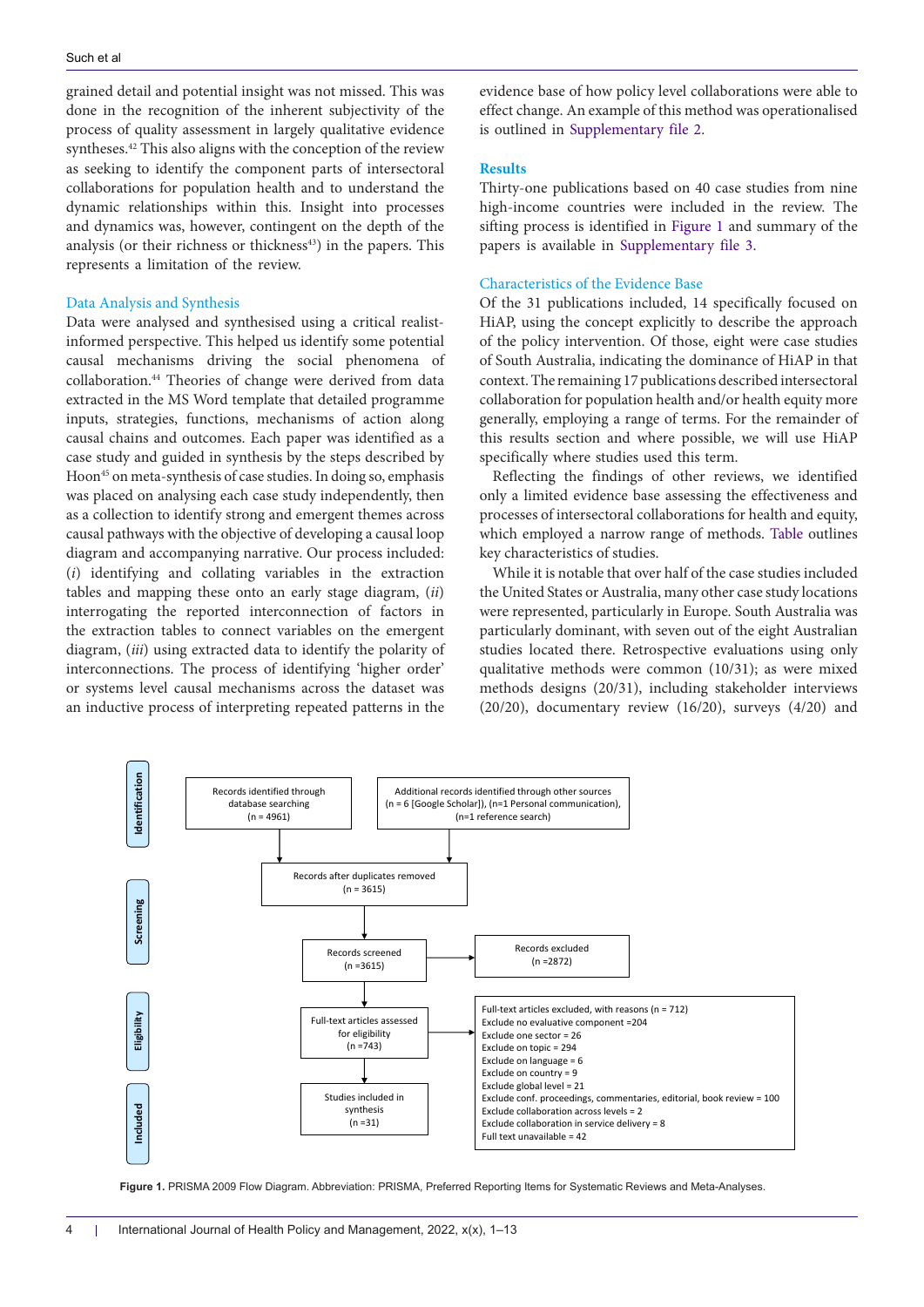<span id="page-4-0"></span>

| <b>Characteristics</b>    |                                                       | n              |
|---------------------------|-------------------------------------------------------|----------------|
| Geographic<br>focus       | The United States                                     | 6              |
|                           | Australia                                             | 8              |
|                           | <b>Netherlands</b>                                    | 3              |
|                           | Denmark                                               | 3              |
|                           | The United Kingdom                                    | $\mathcal{P}$  |
|                           | Canada                                                | 3              |
|                           | New Zealand                                           | $\mathbf{1}$   |
|                           | Ireland                                               | 1              |
|                           | Spain                                                 | $\mathbf{1}$   |
|                           | More than one country of focus                        | 3              |
| Methods<br>adopted        | Mixed methods                                         | 20             |
|                           | Qualitative only                                      | 10             |
|                           | Cross-sectional survey                                | $\mathbf{1}$   |
| Level of<br>collaboration | National HiAP initiative with local<br>implementation | 1              |
|                           | Regional (eg, state, county)                          | 12             |
|                           | Local (eg, community, city)                           | 16             |
|                           | Mixed levels in multiple case studies                 | $\overline{2}$ |

Abbreviation: HiAP, Health in All Policies.

other methods such as stakeholder forums,<sup>46</sup> workshops,<sup>47,48</sup> focus groups $49$  and analysing routine administrative data, $50-52$ progress reports<sup>53</sup> and policy tracking forms.<sup>54</sup>

The level of collaboration was overwhelmingly local (eg, city, community) (16/31) and regional (eg, state, region, county) (11/31) with one national collaboration initiated and then implemented at the local level.55 Two multiple case studies explored HiAP initiatives across policy levels.<sup>22,56</sup> Collaborations for health frequently included a whole systems focus (14/31) and a wide range of policy partners were identified across the papers including planning (7/31), transport and travel (6/31), economic/urban regeneration (4/31) and housing (3/31). Less frequent but also appearing in the case studies were partnerships with the police and social services,<sup>57</sup> leisure and recreation<sup>51,58</sup> and immigration.<sup>59</sup> Reinforcing the complexity of many of the case studies, intersectoral collaborations included not only the public

sector but also voluntary and community sectors (8/31) and sometimes the private sector (2/31).

A broad range of collaborative activities was identified across the studies ([Figure 2\)](#page-4-1), highlighting the multi-faceted nature of collaboration for health. We believe this helps underline the value of conceptualising collaboration as a system that incorporates a range of actors and relationships.

Multiple dimensions of collaboration, or the ways in which collaboration was manifested in the activities of collaborating partners, were explored ([Figure 3](#page-5-0)). The extent to which the dimensions of collaborations intersected and related to one another were variably reported. Some papers used explicit diagrammatic frameworks (10/31) and/or textual descriptions (14/31) of how collaborations were expected to work and if and how these *a priori* understandings translated into practice.

A range of concepts were employed to make sense of collaborative arrangements. The concept of partnerships or partnership working was most frequently applied (10/31), followed by collaborative governance<sup>59-62</sup> and joined-up government.48,49,60 Theoretical frameworks that would help explain the process and outcomes of collaboration were few. 'Systems thinking' or a complex systems approach was adopted in five cases,<sup>22,49,51,52,56</sup> Kingdon's 'multiple streams' theory twice and social ecological theory twice.<sup>51,54</sup> Fifteen papers made no reference to a theoretical framework for interpretation and analysis.

The design of the case studies allowed only for largely qualitative outcome measures that mostly focussed on intermediate, process outcomes relating to the perceived success (or otherwise) of the collaboration itself. Examples of such outcomes included the increased references to health in strategic documents,<sup>48,63,64</sup> the creation of new requirements or commitments for local governments to report on HiAP,<sup>64,65</sup> the appointment of additional, sometimes boundary spanning, employees,<sup>54,63,66</sup> the development of more tailored intersectoral projects<sup>58</sup> and the creation of additional on-line supportive networks<sup>66</sup> or decision support tools.<sup>55</sup>

<span id="page-4-1"></span>Programme-level outcomes reporting was partial or



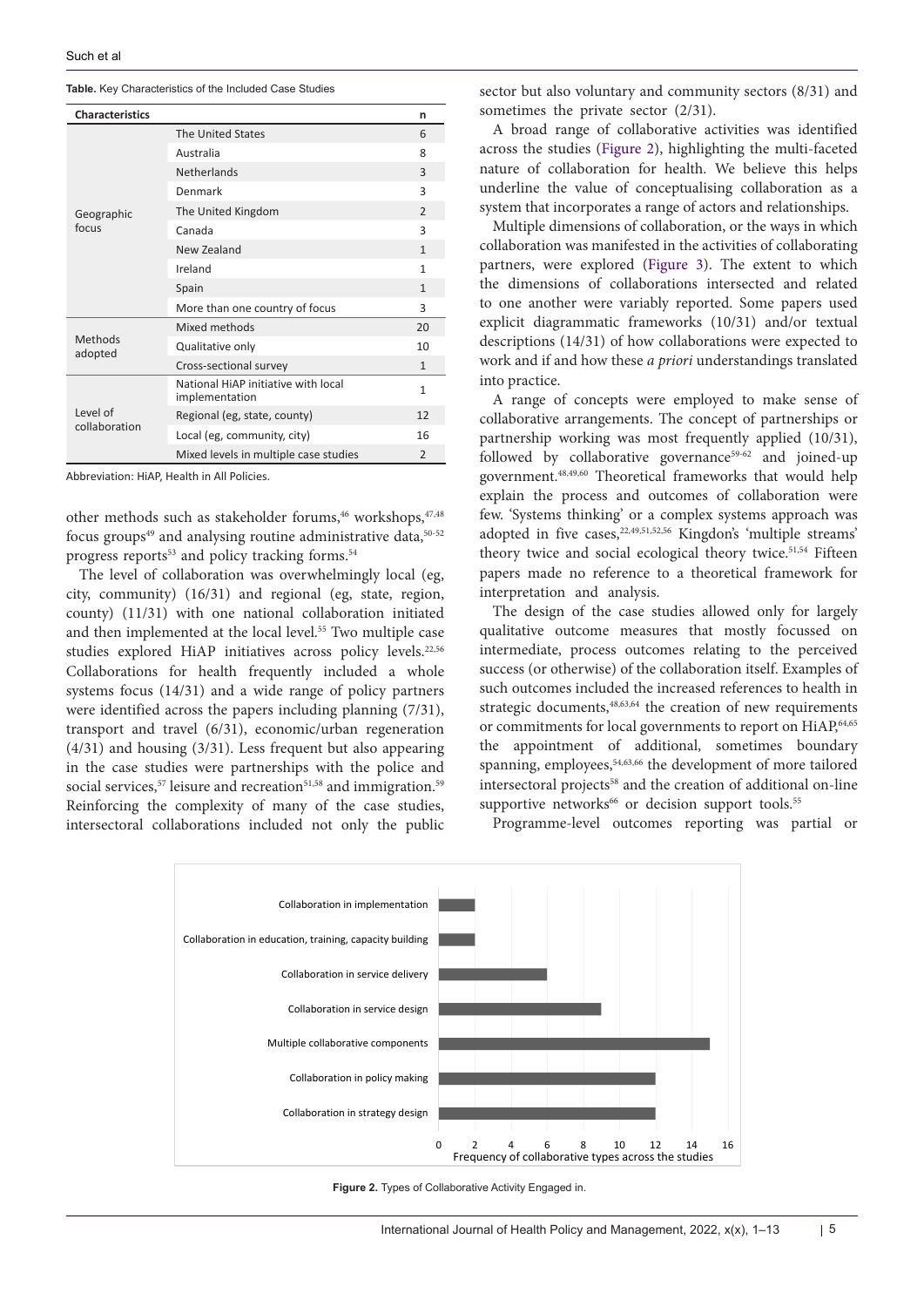<span id="page-5-0"></span>

**Figure 3**. Dimensions of Intersectoral Collaboration Explored. Abbreviations: HiAP, Health in All Policies; HIA, health impact assessment.

ambiguous in most cases. Only four evaluations identified that collaborative outcomes had been largely achieved<sup>47,51,55,61</sup> but these judgements were based on divergent 'success' criteria. In 23 cases, activities that indicated partial success in collaboration were highlighted. One study noted that collaboration had been largely unsuccessful $67$  and in the case of three papers, it was unclear or unknown if the collaboration itself had been successful.46,62,68 Given these mixed findings, it is unsurprising that 21/25 papers did not identify if the collaborations had impacted population health or health equity, in line with the findings of other recent reviews.<sup>15,30</sup> Two studies concluded that health equity outcomes had largely not been achieved.69,70 Five papers reported partial outcomes, with logic provided about how measured outcomes were consistent with steps along a causal pathway to reduced inequities.<sup>51-53,64,71</sup>

#### Understanding Causal Pathways

We sought to elucidate the causal pathways through which health and other sectors collaborate to address population health and equity via the body of included case studies. The diversity of dimensions explored [\(Figure 3\)](#page-5-0) and divergence in the types of collaborative activity engaged in ([Figure](#page-4-1) [2](#page-4-1)) provides a rich base from which to draw. We used these aspects of our findings to develop an emergent model of the components and dynamics of intersectoral collaboration – a collaborative governance loop – which is represented in [Figure 4](#page-6-0) (consult [Supplementary file 2](#page-10-1) for an explanation of the process of generating the causal loop diagram). The complexity of the collaborative picture and the limitations of the evidence base (as noted above) mean that [Figure 4](#page-6-0) is likely to be an incomplete depiction of causal pathways but we believe it is useful in visually representing the causal pathways evident in the existing evidence base.

The collaborative governance loop represents the

components of intersectoral collaboration and their interconnections. It shows the variables contributing to collaboration, linked by arrows. Links connected with a + (plus polarity symbol) show that variables move in the same direction, for example, the presence of a common language and understanding leads to more relational trust. Links with a – (minus polarity symbol) indicate the opposite, for example, the occurrence of personnel and organisational churn leads to less relational trust. Loops indicated with an R are reinforcing loops. An example in this causal loop diagram is the relationship between capacity building and the creation of a common language: more of one, means more of the other and so on.

A variety of factors act recursively; feeding back to amplify or dampen aspects of collaboration along the causal chain. Components of the pathway to collaboration are structural (boxes without a border) or relational (shaded in grey). Structural governance components are those elements of the system intentionally put in place to govern collaborative effort. These include resources, such as time and money, as well as structural inputs, such as training, decision support tools, processes for documenting action and establishing decisionmaking structures. Relational governance components are the processes of the relationships between people as professionals, as representatives of organisations or institutions, as politicians or as citizens in the collaborative nexus. Some factors blend relational and structural aspects. For example, senior 'championing' leadership includes both the ways in which collaborations put in place a leader within a structure of governance but also the ways senior leaders relate to others across collaborations to enable the functioning of the collaborative system.

There are also political dimensions to collaboration identified in [Figure 4.](#page-6-0) In systems terms, these factors can include more distal influences (eg, changes in national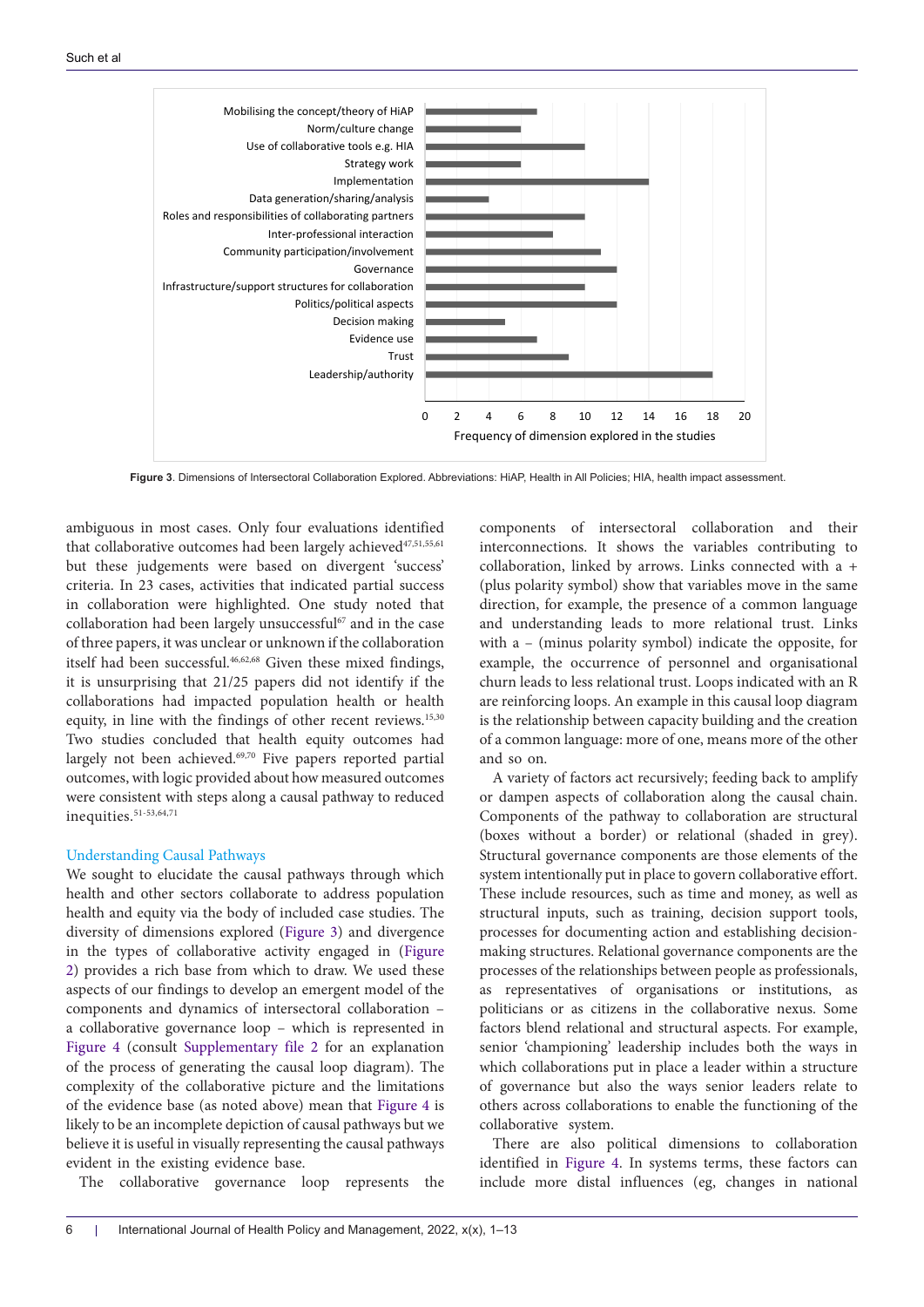<span id="page-6-0"></span>

Figure 4. Causal Loop Diagram of Collaborative Governance of Health in All Policies. Abbreviations: HiAP, Health in All Policies; HIA, health impact assessment. **Key:** Shaded Boxes – relational governance factors; Unshaded Boxes – structural governance factors; Dashed Outline – includes a political component; Outlined Boxes – main mechanisms/components of intersectoral collaboration.

political fortunes; popularity of a national or regional leader) that can be unpredictable and result in unanticipated effects.

Internal and external credibility (the quality of being trusted or believed in) and internal and external legitimacy (the acceptance of the collaboration as an authority) are the changes anticipated to happen through lower level collaborative effort. They are the 'higher order' change mechanisms that are both internal to and external of the collaborations themselves. This finding is significant in that the meta-synthesis reveals that legitimacy and credibility both internal to collaborations and in the recognition they are given externally are important. These mechanisms coalesce in intersectoral collaborations for health and health equity in that they may deliver the collaborative power necessary to enable change to take effect. The notion of collaborative power is introduced to represent uncertainty about the extent to which the presence or absence of these factors (credibility and legitimacy) translate to intersectoral collaborations for health or health equity. It is not considered inevitable that credible and legitimate collaborations are capable or able to exercise the power necessary to lead to intersectoral change. Indeed, power was disputed across the case studies and fluctuated over time.

#### Structural Components and Dynamics

The strongest features of the evidence base on structural governance components and processes included: the role of collaborative working structures, strategies and leadership

and the requirement for adequate human and financial resources and time to effect long-term change. Eighteen papers reported that formal structures were put in place to encourage collaboration between participating partners. In addition, formal leadership structures were embedded across the interventions, although these varied in form, scale and contributing partners. In South Australia, for example, several studies noted that a dedicated HiAP Unit had been created alongside the implementation of a joint governance structure that created an 'authorising environment' for intersectoral action.48,64,65,72 The scale and level of advancement of the South Australia partnership was unusual across the studies; it had a central mandate, was backed by legislation and strategy and had high level political support.64,65 As Delaney et al noted, however, these structural supports did not ensure implementation success, with a series of factors, such as resource-constraint and personnel/leadership churn, undermining the initiative.<sup>48</sup>

Other evaluations described intersectoral administrative health committees ('Health Forums') that included steering committee members, public health departments and a series of 'intersectoral working groups' concerned with different populations including children and young people, at-risk populations and ill and debilitated people.60,69 Carlisle described Social Inclusion Partnerships in Scotland that were organised around committee-style management board meetings.<sup>68</sup> A wide range of working group, advisory group and partnership structures were evident across included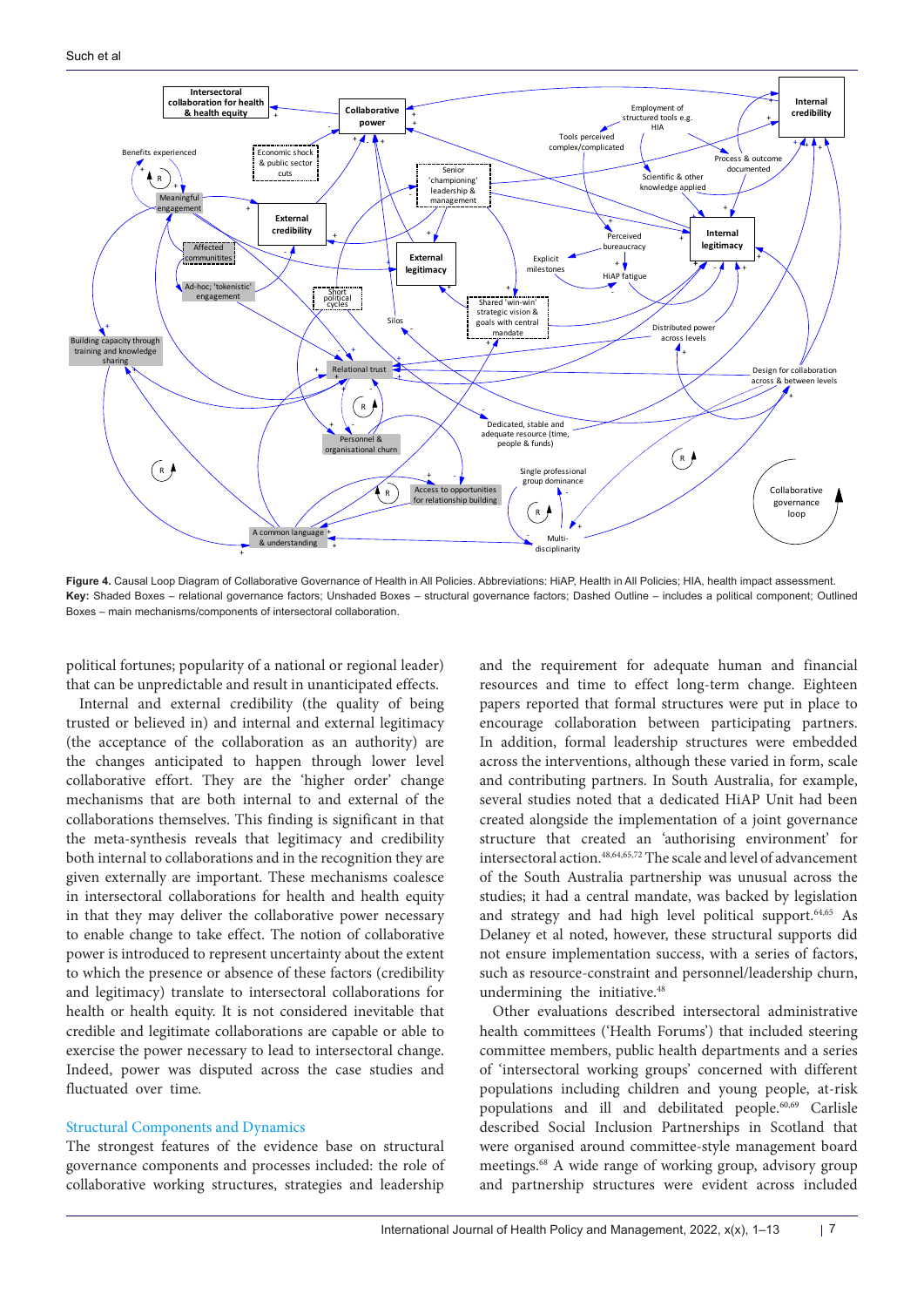studies.22,51,52,55,60,62,67,69 This variety, as well as the often multiple governance structures put in place for HiAP initiatives, make conclusions about optimal or most appropriate structures difficult to establish. In their assessment of two Canadian cancer prevention partnership projects (Healthy Canada by Design and Children's Mobility, Health and Happiness), Politis et al noted that broad, inclusive formal structures were important facilitators to intersectoral collaboration but that these required time to find 'common ground' and identify shared objectives.<sup>55</sup> Holt et al, in a study of HiAP in 10 Danish municipalities, cautioned that the two most common governance structures designed to transcend organisational boundaries – the central unit and the intersectoral committee – reproduced existing organisational problems, particularly reinforcing silos.<sup>60</sup> They noted an example of a 'matrix' style intersectoral committee in one municipality that showed promise. This combined strategy, policy and implementation level partners in a long-term (10-year) structure that enabled strong, embedded relationships to develop over time.<sup>60</sup> These findings highlight two things: first, that collaborations should be designed to span across and between levels of governance and, second, structures in themselves may be less important than the long-term relationships they enable to develop since it is these relationships that appear key for collaborative legitimacy and credibility.

There was consistent evidence of formal leadership appointments across collaborations (16/25). These tended to include health leaders, senior system leaders (in policy and delivery) and high profile 'champions.'46,48,53,58,60,61,72 Such high profile leadership positively affected the perceived internal and external credibility and legitimacy of the collaboration.<sup>46,61,64,70</sup> Characteristics of perceived effective collaborative leadership were commonly described as: 'committed,' 'strong' and 'with decision making powers.'46,58,60,68 In a health and housing context, where housing were the driving partners, Haigh et al identified that leaders required seniority to be perceived as effective: "They have some power (but not final decision making power), they understand the system well, often have pre-existing relationships that they can utilise and are in a position to influence the implementation of recommendations."46 However, Gase et al caution that different professions within a collaboration may have contrasting expectations about policy leadership. If these expectations are not met, then the legitimacy of leadership can be eroded which, in turn, has the potential to undermine collaborative efforts.50 Plochg et al highlighted that narrow, self-selected leadership was damaging to collaboration,<sup>62</sup> suggesting that, like collaborative structures, strong collaborative leadership should focus on how structural decisions can create, reinforce or damage the relationships collaborative partners are seeking to achieve. The value of mutlidisciplinarity, for example, was highlighted as a way to enhance collaborations through the development of a common language and trust between partners.48,50,54,55,73 Morteruel et al explicitly noted that the participation of people with different profiles (eg, architects, engineers, qualitative researchers) were seen as enhancing the quality of planning-related HIAs.<sup>74</sup> Two studies used multiple cases to demonstrate that a common language was positively related to the adoption and implementation of 'win-win' strategies<sup>22,56</sup>; factors promoting the internal and external credibility of collaborations.

Where a political component of leadership was considered in studies, there was evidence that political leadership and 'drive' were important for instigating and sustaining the prioritisation of HiAP interventions.47,48,51,52,60,61,64,65,69,74 Studies also pointed to some potentially problematic elements of political leadership,  $49,60,69,71$  with Holt et al identifying the importance of politicians 'leav[ing] space' for the professional judgements of others around the implementation of interventions.69 This suggests a careful balance is required. As Haigh et al note, in the context of local political settings, politicians can play a useful role as advocates throughout the collaborative process<sup>46</sup>; in Baum and colleagues' terms they are powerful 'norm entrepreneurs' who can increase the chance of the institutionalisation of HiAP.<sup>47</sup> Conversely, if political priorities shifted, such as in the cases of South Australia and Spain during healthcare budgetary pressure and economic downturn, then a failure to advocate or prioritise politically can reduce collaborative power.47,48,65,65,72,74

Tools that supported intersectoral collaboration were used in 17 cases, most commonly HIAs. These were reported to support internal credibility of collaborations when assessments were documented and scientific knowledge was applied.46,50,59,66,74 Perceived complicated and bureaucratic delays in implementing tools could, however, undermine HiAP initiatives.75 A mitigating strategy of embedding milestones into the process of assessment could reduce this kind of 'HiAP fatigue.'48,75

#### Relational Components and Dynamics

Relational factors refer to those elements of collaboration that provide people opportunities to form and maintain relationships across sectors. It is notable that the diagram in [Figure 4](#page-6-0) identifies multiple positive feedback loops in the configuration, suggesting the reinforcing capacity of attendance to relational aspects of governance. There appeared to be two main pathways to collaborative power in the governance of relational factors in the case examples: internal legitimacy via the route of developing relational trust and external credibility via the process of the meaningful engagement of affected communities.

The internal legitimacy of collaborations was causally connected to partners' access to opportunities for relationship building. There was strong evidence that creating and accessing opportunities to build relationships facilitated the development of trust between sectors and aided collaborative legitimacy and credibility.49,51,52,55,57,61,66,74 Practices supporting this included early sharing of work, $48,59$  having one-to-one meetings<sup>63</sup> and frequent contact with collaborators.<sup>66</sup> This enabled an understanding of other sectors and the creation of a common language between partners<sup>22,59,61,67</sup> which further reinforced relationships. Lawless et al describe this as part of a deliberate and necessary 'engage step' in the collaborative process that facilitated social learning between partners.59 Mathias and Harris-Roxas identified that creating opportunities for health and urban design sectors to come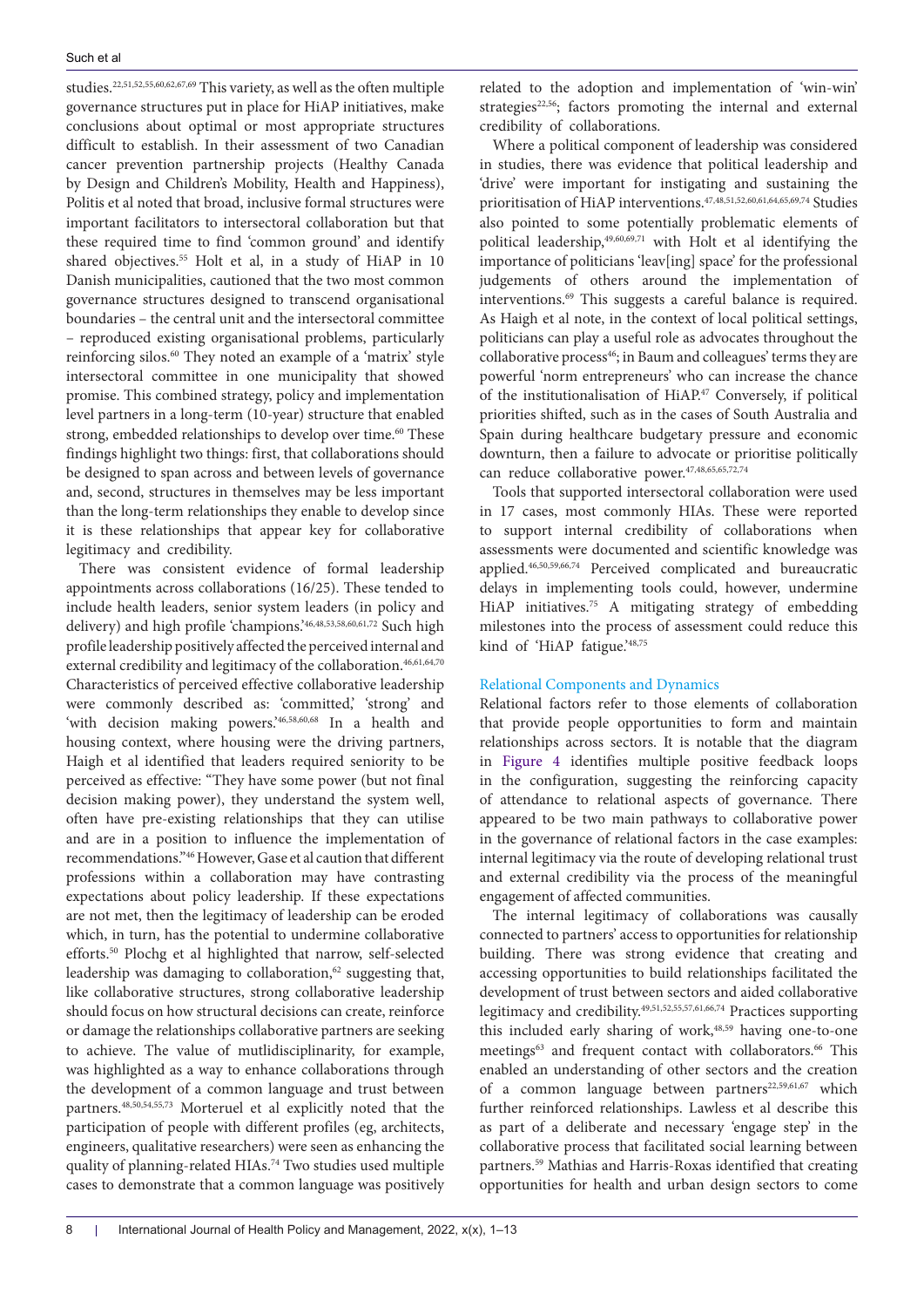together in the context of recognised linked agendas positively impacted partners' feeling of 'being in it together.'<sup>66</sup> This ethos of mutuality or reciprocity was commonly identified across the studies and was positively linked to the determination of intersectoral trust, collaborative legitimacy and credibility.49,51,52,55,57,61,66 Trust emerged as a critical mechanism to external credibility and internal legitimacy across a broad range of contexts. In a child health network in rural Canada, McPherson et al identified that through the 13-year life of the Network, trust was developed through processes of exposure to and respect for networked collaborators, good communication between parties, interdependent working and positive peer influence.<sup>61</sup> They described this as creating a 'collective responsiveness' that enabled on-going collaboration and reflected that trusting relationships had become deeply embedded within the Network.<sup>61</sup>

Trust between people and partners could be disrupted, however, particularly during periods of personnel or organisational change. Organisational restructuring either to accommodate intersectoral collaboration<sup>60</sup> or as part of broader public sector change/reform programme<sup>48,64,71</sup> or as an outcome of political change was problematic for developing and maintaining trust.<sup>52,58,76</sup>

Another component of collaboration that developed trust was the relational process of building capacity through training and knowledge sharing.22,55,67,70,77 The strongest evidence related to capacity building, training and other engagement activity with communities affected by interventions to improve health or reduce inequalities.<sup>50-52,54,66,77</sup> There were nine studies from eight interventions and one multiple case study overall where community representation was explicitly part of the collaborative exercise.22,46,51-54,58,66,77 Meaningful community engagement developed trust but also directly impacted on the external credibility of intersectoral collaborations. To illustrate at the local policy level, Lachance et al identified that bringing diverse stakeholders together in a healthy food and community partnership in the United States acted as opportunities to learn ('learning communities') which built capacity and leadership skills across community and policy stakeholders, thereby developing a broader skill set to support and build further credible intersectoral projects.<sup>51,52</sup> In addition, this community-driven intersectoral partnership purposefully recruited from affected communities thereby ensuring that genuine advocates for the neighborhood were represented, that capacity among residents was developed and that policy change was sustainable.<sup>51</sup> Evenson et al went further, observing that in some communities that adopted active living built environment policies, residents who experienced the positive benefits of intersectoral health promotion activity became less wary of subsequent efforts, suggesting a reinforcing feedback loop.<sup>58</sup> Cheadle identified that working in a small or well-defined community and having a stable group of core members enabled "workable decisionmaking processes and finding a match between community priorities and partnership activities."53

The dangers of 'tokenism' were raised, however, in relation to community engagement<sup>51,68</sup>; a risk that could damage external credibility and, hence, collaborative power. One study noted that late inclusion of community representatives in the policy cycle and contestation about who the 'community' was led to conflict within the partnership, power imbalances and poorly addressed community concerns.<sup>68</sup>

# Overarching Insights From the Causal Loop Mapping Approach

The analysis revealed four important intermediate processes in collaboration that coalesced to deliver the collaborative power necessary for HiAP: internal and external legitimacy and internal and external credibility. Internal legitimacy was driven by multiple structural elements and processes, many of which were instrumental in developing relational trust. Internal credibility was supported by adequately resourced, multi-level designed collaborations, effective use of collaborative tool (eg, HIAs) and power-sharing. External legitimacy and credibility was created through meaningful community engagement, championing leadership and the adoption of win-win strategies.

Insight from [Figure 4](#page-6-0) highlights that the evidence base on the dynamics of collaboration centres on how structural and relational components create internal legitimacy and less on the way these processes relate to the generation of external credibility and legitimacy. This is despite the revealed centrality of, for example, meaningful community involvement at the local level in the generation of an externally endorsed mandate for intersectoral collaboration for health or health equity. A variable in the model that had multiple links to many other relational and structural factors is relational trust, suggesting the exchanges that take place between people and institutions involved in the HiAP process are critical factors that inform the success or failure of collaborations. Trust was potentially fragile, however, with the diagram showing how it could be undermined in multiple ways, including during periods of political change, personnel and organisational churn and as a consequence of perceived tokenistic community engagement.

# **Discussion and Conclusion**

This evidence synthesis of case studies of intersectoral collaborations for health highlights that, reflecting earlier reviews,<sup>12-15</sup> we continue to lack evidence linking intersectoral collaborations to population health outcomes. Although this is disappointing, we do have a lot of evidence, and thinking, around what makes for successful intersectoral collaboration. This paper brings this knowledge together into a causal loop diagram, providing the foundations for future research to better explore the causal pathways underlying successful intersectoral collaboration and in ways that might lead to health outcomes. Our three main conclusions are:

# 1. Intersectoral collaborations for health can be seen as a complex system.

While studies recognise the complexities of HiAP-style interventions, none of the studies applied an explicitly a complex systems lens to their analysis. The presentation of intersectoral collaboration for health and health equity in a causal loop diagram [\(Figure 4\)](#page-6-0) has not, to our knowledge, been attempted before. We believe this contribution is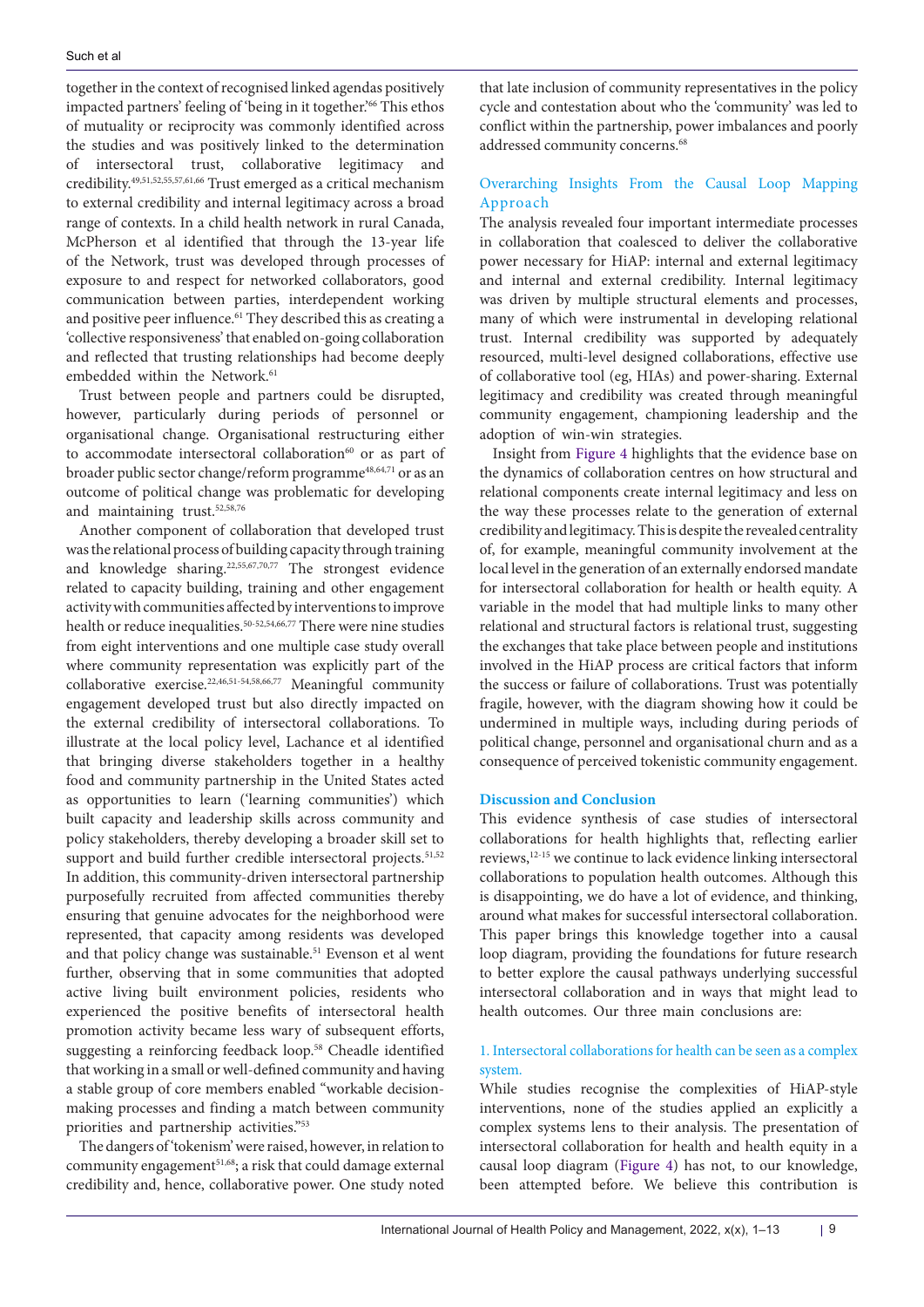useful in enabling a visual meta-synthesis of evidence across multiple contexts that articulates not only the component parts of intersectoral collaborations but also some of the dynamically interrelationships within. As we note, however, the causal loop diagram necessarily reflects the limitations of the underpinning evidence-base. Intersectoral collaborations were inconsistently reported and theorised. Some collaborations explicitly identified how they were expected to work and effect change; others reported this partially and some included only implicit theories of change. In addition, components of the system and how they interrelated were variably reported in published evaluations. Some factors and dynamics were raised infrequently, given greater or lesser importance in reporting or viewed through theoretical or conceptual lenses that were more or less critical. This makes some of the collaborative governance loop in [Figure](#page-6-0) [4](#page-6-0) uncertain. In particular, questions around who should be part of collaborations – what is the optimal disciplinary, professional and community-based mix – is underexplored. Recent explorations, for example, suggest that public health intervention evaluations can play an important role in promoting intersectoral collaborations.78 Initiatives such as the UK Prevention Research Partnerships and the Australian Prevention Partnership Centre advance this notion by intentionally integrating policy, practice, community and research in collaborations for healthy public policy.<sup>79-81</sup> Evidence from these consortia should play an important role in the design of future intersectoral collaborations.

The review also raises questions of if and how affected communities are involved and the extent to which (dis) benefits are experienced by them affect existing and future collaborations. This also requires further examination, especially as much of this research focused on collaborations at a local level, leaving open questions about the importance of community and stakeholder engagement for intersectoral collaboration at national or regional policy levels. A further limitation of the model presented is its level of analysis; it does not represent some of the finer, granular detail of what happens in some of the many dimensions of collaborative activity. There is some progress in this task. For example, insight into how capacity can be built through collaboration in sport and physical activity promotion in England has revealed that, at the practitioner level, mutual confidence in the abilities and intentions of partners increased trust between partners which, in turn, led to more knowledge and skill sharing.73 In addition, Delany-Crowe et al deconstruct the concept of 'trust' in joined-up government activities, highlighting how trust can bridge the gap between the known and unknown and act as a resource to stimulate action within government systems that are perceived to feature high levels of risk.82 In network analyses of advancing strategies for getting health and equity into policy, McGetrick et al identify the important role of policy influencer networks and the way issues in chronic disease prevention are primed and framed to effect policy-making.83 These dynamics of problem priming and framing, as well as coalitions of trust, are promising avenues for further exploration and mobilisation in the context of efforts to understand, and improve, intersectoral

collaboration for population health.

# 2. Application of the concepts of relational and structural governance help develop a stronger understanding of the pathways to collaborative governance for health.

The concept of governance has been applied rarely in analyses of intersectoral collaboration for population health.84,85 Its development – as comprising structural and relational factors – and application to the context of intersectoral collaboration has helped to develop theory on how HiAP-style interventions have worked. Notably, structural and relational factors interrelate in the causal pathway, contributing to the credibility and legitimacy of collaborations and functioning to establish collaborative power. The interdependence of factors, their reinforcing capacity and the potential of external credibility to be undermined through a failure to properly engage with affected communities all highlights the potential fragility of the realisation and sustainability of collaboration. Indeed, while relationships may be central to collaborative governance and, as McPherson et al suggest, may 'trigger' system change, <sup>61</sup> they are inherently intangible and often unstable in the face of internal and external change. Relationships between people and organisations are also expressions of power (im) balances; a factor that requires further examination in future studies (and may have particular implications when it comes to understanding the potentially varying consequences of community and stakeholder engagement for intersectoral collaborations for health, given the varying degrees of power and resources different organisations and social groups can draw on).

This synthesis raises further questions about governance. Many of the interventions studied aligned with the principles of 'good governance.'86 These include legitimacy and voice (eg, of local citizens), direction (eg, strategic vision) and performance (eg, responsive to local need). Study findings, however, focussed little on issues of accountability and transparency, indicating possible democratic and governance deficits in intersectoral collaborations for health equity to date. Indeed, Holt et al identified that an absence of accountability mechanisms led to the deprioritsation of the goals of collaboration<sup>60</sup>; lack of accountability and transparency may be a barrier to healthier, cross-sectoral public policy.

# 3. Causal pathways to collaborative power have been surfaced. Overall, the synthesis offers a model of some of the causal pathways through which intersectoral collaborations have been governed. Until now, as Godziewski observes, there has been a dominance of examinations of intersectoral collaboration from a technocratic or structural perspective with acknowledgement, rather than analysis, of the dynamic interaction of structure and relationships.<sup>87</sup> What is required now is further examination of dynamic components, particularly with reference to politics and the power dynamics of intersectoral collaboration.<sup>88</sup> Recent research has applied political science and critical policy analysis techniques to identify the dilemmas, tensions, emergent properties and context driven nature of HiAP-style initiatives.<sup>87,89,90</sup> Their results caution against approaching HiAP as solely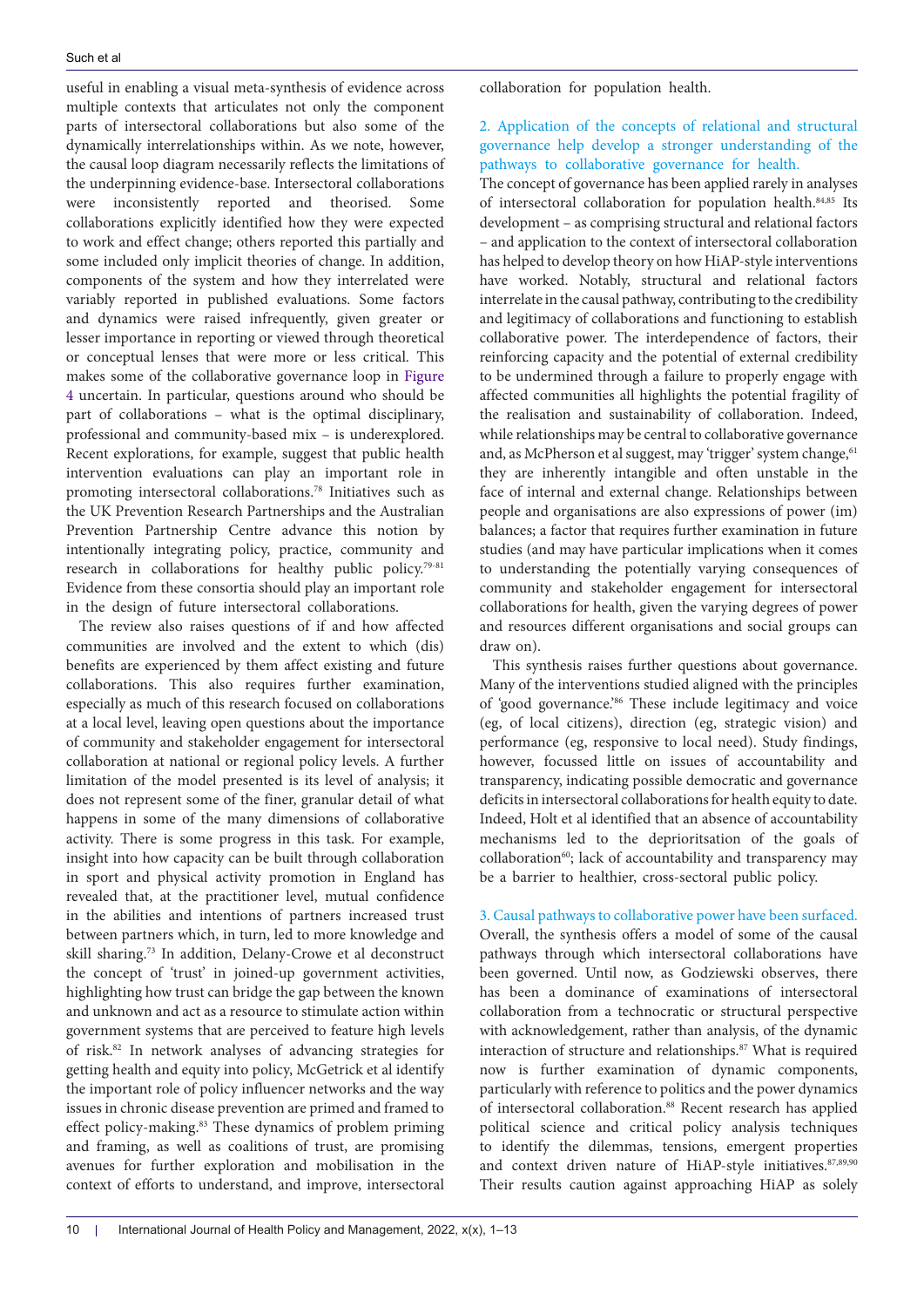a question of centrally controlled 'public administration' but one of 'public policy' that invites us to take governance dilemmas seriously.30 Applying systems thinking as a means of understanding policy as a dynamic, often-unpredictable system, may offer a helpful way of making sense of HiAP and offering opportunities to intervene when efforts to collaborate appear to be failing. The proposed causal loop diagram offers a starting point for future research to examine the causal pathways that underpin successful collaborative governance in the inevitably emergent, adaptive and dynamic context of policy development and implementation. Taken together, these conclusions offer a way forward for thinking about and researching intersectoral collaboration. The causal loop diagram presented here may serve as a guide to constructing a clearer, more comprehensive picture of how collaboration of for health may play out in a given context and, importantly, link to health outcomes. This would represent a much-needed shift towards research that can identify and explain if and how intersectoral collaboration for health connects to population health outcomes. This review also provides insights that may help support the development and implementation of HiAPstyle initiatives, especially at the local level (eg, practitioners and policy makers may wish to attend to pathways that can support or undermine the legitimacy and credibility of collaborations, and tailor their approaches to local settings).

#### **Acknowledgements**

Many thanks go to Wellcome PhD students Jen-Yu Amy Chang and Jennifer Boyd. Thanks also to Suzy Paisley, ScHARR, for comments and encouragement on the final draft.

#### **Ethical issues**

Not applicable.

#### **Competing interests**

Authors declare that they have no competing interests.

#### **Authors' contributions**

ES: conception and design, acquisition of data, analysis and interpretation of data, drafting of manuscript, critical revision of the manuscript for important intellectual content, obtaining funding. KS: Analysis and interpretation of data, drafting of manuscript. HBW: Acquisition of data; administrative and technical support. PM: Analysis and interpretation of data, drafting of the manuscript, critical revision of the manuscript for important intellectual content, obtaining funding.

#### **Disclaimer**

The views expressed are those of the authors and not necessarily those of the funders. The funders had not role ... etc.

#### **Funding**

This work was supported by the UK Prevention Research Partnership (MR/ S037578/1), which is funded by the British Heart Foundation, Cancer Research UK, Chief Scientist Office of the Scottish Government Health and Social Care Directorates, Engineering and Physical Sciences Research Council, Economic and Social Research Council, Health and Social Care Research and Development Division (Welsh Government), Medical Research Council, National Institute for Health Research (NIHR), Natural Environment Research Council, Public Health Agency (Northern Ireland), The Health Foundation and Wellcome. ES is also funded by an NIHR Knowledge Mobilisation Research Fellowship (KMRF-2017-06-ST2-003).

#### **Authors' affiliations**

1 School of Health and Related Research, University of Sheffield, Sheffield, UK. <sup>2</sup>University of Strathclyde, Glasgow, UK. <sup>3</sup>Research on Research Institute,

University of Sheffield, Sheffield, UK. 4 MRC/CSA Social and Public Health Sciences Unit, Institute of Health and Wellbeing, University of Glasgow, Glasgow, UK.

#### **Supplementary files**

<span id="page-10-0"></span>[Supplementary file 1.](https://www.ijhpm.com/jufile?ar_sfile=58306) Search Terms.

<span id="page-10-1"></span>[Supplementary file 2.](https://www.ijhpm.com/jufile?ar_sfile=58307) Extraction Templates.

<span id="page-10-2"></span>[Supplementary file 3.](https://www.ijhpm.com/jufile?ar_sfile=58308) Included Empirical Evaluative Studies and Their Characteristics.

#### **References**

- 1. Bouchard L, Albertini M, Batista R, de Montigny J. Research on health inequalities: a bibliometric analysis (1966-2014). *Soc Sci Med*. 2015;141:100-108. doi:[10.1016/j.socscimed.2015.07.022](https://doi.org/10.1016/j.socscimed.2015.07.022)
- 2. Pool LR, Ning H, Lloyd-Jones DM, Allen NB. Trends in racial/ethnic disparities in cardiovascular health among US adults from 1999-2012. *J Am Heart Assoc*. 2017;6(9):e006027. doi:[10.1161/jaha.117.006027](https://doi.org/10.1161/jaha.117.006027)
- 3. Smith KE, Bambra C, Hill SE. *Health Inequalities: Critical Perspectives.* Oxford University Press; 2015. doi[:10.1093/acprof:o](https://doi.org/10.1093/acprof:oso/9780198703358.001.0001) [so/9780198703358.001.0001](https://doi.org/10.1093/acprof:oso/9780198703358.001.0001)
- 4. Mackenbach JP, Valverde JR, Artnik B, et al. Trends in health inequalities in 27 European countries. *Proc Natl Acad Sci U S A*. 2018;115(25):6440- 6445. doi:[10.1073/pnas.1800028115](https://doi.org/10.1073/pnas.1800028115)
- 5. Robinson T, Brown H, Norman PD, Fraser LK, Barr B, Bambra C. The impact of New Labour's English health inequalities strategy on geographical inequalities in infant mortality: a time-trend analysis. *J Epidemiol Community Health*. 2019;73(6):564-568. doi:[10.1136/jech-](https://doi.org/10.1136/jech-2018-211679)[2018-211679](https://doi.org/10.1136/jech-2018-211679)
- 6. McCartney G, Collins C, Mackenzie M. What (or who) causes health inequalities: theories, evidence and implications? *Health Policy*. 2013;113(3):221-227. doi:[10.1016/j.healthpol.2013.05.021](https://doi.org/10.1016/j.healthpol.2013.05.021)
- 7. Qureshi K. It's not just pills and potions? depoliticising health inequalities policy in England. *Anthropol Med*. 2013;20(1):1-12. doi[:10.1080/136484](https://doi.org/10.1080/13648470.2012.747593) [70.2012.747593](https://doi.org/10.1080/13648470.2012.747593)
- 8. Scott-Samuel A, Smith KE. Fantasy paradigms of health inequalities: utopian thinking? *Soc Theory Health*. 2015;13(3):418-436. doi:[10.1057/](https://doi.org/10.1057/sth.2015.12) [sth.2015.12](https://doi.org/10.1057/sth.2015.12)
- 9. Blackman T, Greene A, Hunter DJ, et al. Performance assessment and wicked problems: the case of health inequalities. *Public Policy Adm*. 2006;21(2):66-80. doi:[10.1177/095207670602100206](https://doi.org/10.1177/095207670602100206)
- 10. Ståhl T, Wismar M, Ollila E, Lahtinen E, Leppo K. *Health in All Policies: Prospects and Potentials*. Finland: Ministry of Social Affairs and Health; 2006.
- 11. Hood C. The idea of joined-up government: a historical perspective. In: Bogdanor V, ed. *Joined-Up Government*. The British Academy, Oxford University Press; 2005.
- 12. Hayes SL, Mann MK, Morgan FM, Kelly MJ, Weightman AL. Collaboration between local health and local government agencies for health improvement. *Cochrane Database Syst Rev*. 2012;10:CD007825. doi:[10.1002/14651858.CD007825.pub6](https://doi.org/10.1002/14651858.CD007825.pub6)
- 13. Ndumbe-Eyoh S, Moffatt H. Intersectoral action for health equity: a rapid systematic review. *BMC Public Health*. 2013;13:1056. doi[:10.1186/1471-](https://doi.org/10.1186/1471-2458-13-1056) [2458-13-1056](https://doi.org/10.1186/1471-2458-13-1056)
- 14. Smith KE, Bambra C, Joyce KE, Perkins N, Hunter DJ, Blenkinsopp EA. Partners in health? a systematic review of the impact of organizational partnerships on public health outcomes in England between 1997 and 2008. *J Public Health (Oxf)*. 2009;31(2):210-221. doi[:10.1093/pubmed/](https://doi.org/10.1093/pubmed/fdp002) [fdp002](https://doi.org/10.1093/pubmed/fdp002)
- 15. Alderwick H, Hutchings A, Briggs A, Mays N. The impacts of collaboration between local health care and non-health care organizations and factors shaping how they work: a systematic review of reviews. *BMC Public Health*. 2021;21(1):753. doi[:10.1186/s12889-021-10630-1](https://doi.org/10.1186/s12889-021-10630-1)
- 16. Marmot M, Allen J, Goldblatt P, Herd E, Morrison J. *Build Back Fairer: The COVID-19 Marmot Review*. London: The Health Foundation; 2020. [https://www.health.org.uk/publications/build-back-fairer-the-covid-19](https://www.health.org.uk/publications/build-back-fairer-the-covid-19-marmot-review) [marmot-review.](https://www.health.org.uk/publications/build-back-fairer-the-covid-19-marmot-review) Accessed June 10, 2021.
- 17. Tonelli M, Tang KC, Forest PG. Canada needs a "health in all policies" action plan now. *CMAJ*. 2020;192(3):E61-E67. doi[:10.1503/cmaj.190517](https://doi.org/10.1503/cmaj.190517)
- 18. World Health Organization (WHO), Government of South Australia. *Adelaide Statement on Health in All Policies*. [http://www.health.sa.gov.au/](http://www.health.sa.gov.au/pehs/HiAP/health-lens.htm%0Ahttp://www.who.int/social_determinants/publications/isa/german_adelaide_statement_for_web.pdf) [pehs/HiAP/health-lens.htm%0Ahttp://www.who.int/social\\_determinants/](http://www.health.sa.gov.au/pehs/HiAP/health-lens.htm%0Ahttp://www.who.int/social_determinants/publications/isa/german_adelaide_statement_for_web.pdf) [publications/isa/german\\_adelaide\\_statement\\_for\\_web.pdf.](http://www.health.sa.gov.au/pehs/HiAP/health-lens.htm%0Ahttp://www.who.int/social_determinants/publications/isa/german_adelaide_statement_for_web.pdf) Published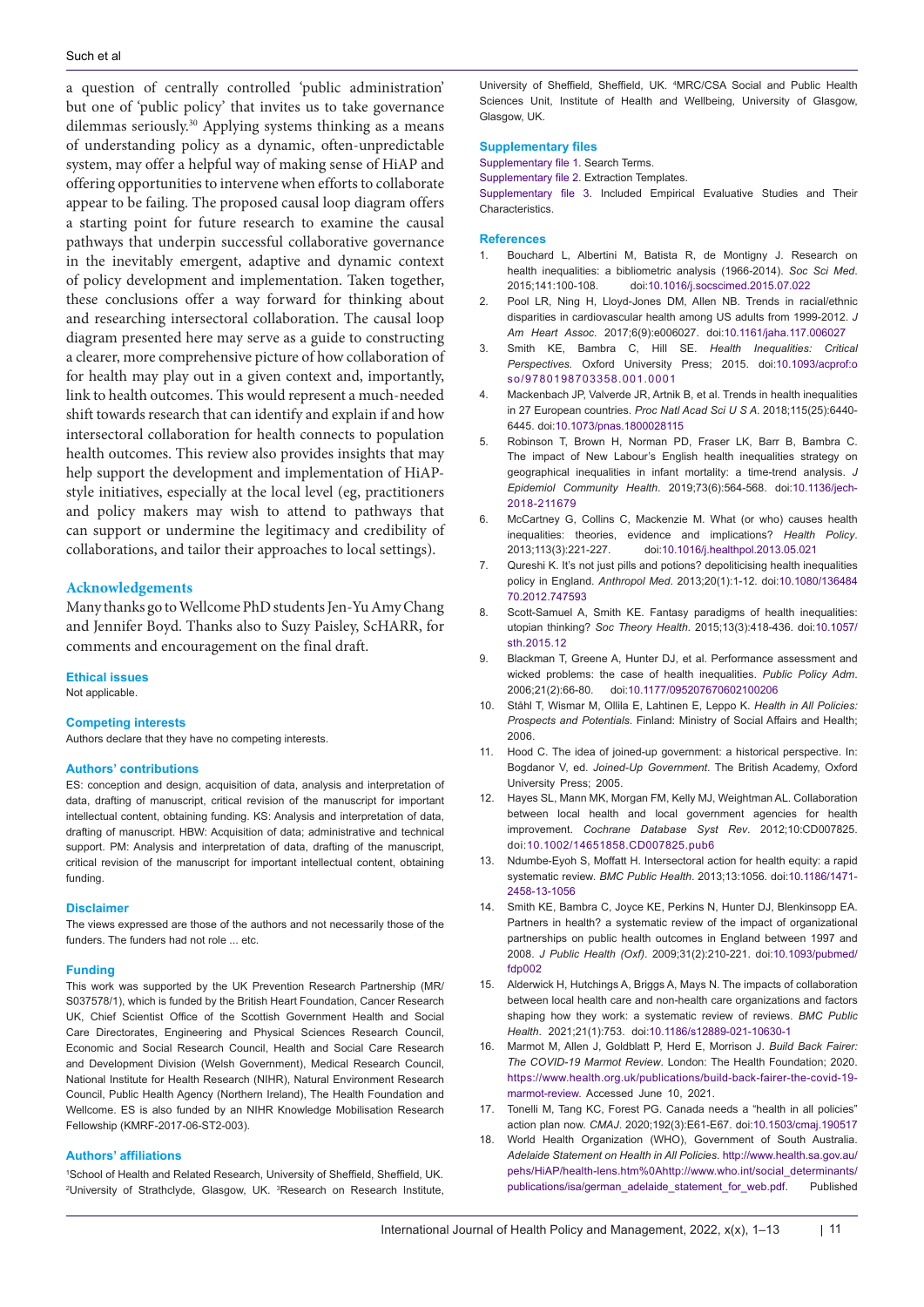#### Such et al

2010.

- 19. Health in all policies (HiAP) framework for country action. *Health Promot Int*. 2014;29(Suppl 1):i19-i28. doi:[10.1093/heapro/dau035](https://doi.org/10.1093/heapro/dau035)
- 20. Shankardass K, Renahy E, Muntaner C, O'Campo P. Strengthening the implementation of health in all policies: a methodology for realist explanatory case studies. *Health Policy Plan*. 2015;30(4):462-473. doi:[10.1093/heapol/czu021](https://doi.org/10.1093/heapol/czu021)
- 21. Clavier C. Implementing health in all policies time and ideas matter too! comment on "understanding the role of public administration in implementing action on the social determinants of health and health inequities". *Int J Health Policy Manag*. 2016;5(10):609-610. doi[:10.15171/](https://doi.org/10.15171/ijhpm.2016.81) [ijhpm.2016.81](https://doi.org/10.15171/ijhpm.2016.81)
- 22. Molnar A, Renahy E, O'Campo P, Muntaner C, Freiler A, Shankardass K. Using win-win strategies to implement health in all policies: a crosscase analysis. *PLoS One*. 2016;11(2):e0147003. doi[:10.1371/journal.](https://doi.org/10.1371/journal.pone.0147003) [pone.0147003](https://doi.org/10.1371/journal.pone.0147003)
- 23. Ollila E. Health in all policies: from rhetoric to action. *Scand J Public Health*. 2011;39(6 Suppl):11-18. doi:[10.1177/1403494810379895](https://doi.org/10.1177/1403494810379895)
- 24. Guldbrandsson K, Bremberg S. Cross-sectoral cooperation at the ministerial level in three Nordic countries - with a focus on health inequalities. *Soc Sci Med*. 2020;256:112999. doi:[10.1016/j.](https://doi.org/10.1016/j.socscimed.2020.112999) [socscimed.2020.112999](https://doi.org/10.1016/j.socscimed.2020.112999)
- 25. Delany T, Lawless A, Baum F, et al. Health in all policies in South Australia: what has supported early implementation? *Health Promot Int*. 2016;31(4):888-898. doi:[10.1093/heapro/dav084](https://doi.org/10.1093/heapro/dav084)
- 26. Roussos ST, Fawcett SB. A review of collaborative partnerships as a strategy for improving community health. *Annu Rev Public Health*. 2000; 21:369-402. doi:[10.1146/annurev.publhealth.21.1.369](https://doi.org/10.1146/annurev.publhealth.21.1.369)
- 27. Rogerson B, Lindberg R, Baum F, et al. Recent advances in health impact assessment and health in all policies implementation: lessons from an international convening in Barcelona. *Int J Environ Res Public Health*. 2020;17(21):7714. doi:[10.3390/ijerph17217714](https://doi.org/10.3390/ijerph17217714)
- 28. Corbin JH, Jones J, Barry MM. What makes intersectoral partnerships for health promotion work? a review of the international literature. *Health Promot Int*. 2018;33(1):4-26. doi[:10.1093/heapro/daw061](https://doi.org/10.1093/heapro/daw061)
- 29. Davenport C, Mathers J, Parry J. Use of health impact assessment in incorporating health considerations in decision making. *J Epidemiol Community Health*. 2006;60(3):196-201. doi:[10.1136/jech.2005.040105](https://doi.org/10.1136/jech.2005.040105)
- 30. Cairney P, St Denny E, Mitchell H. The future of public health policymaking after COVID-19: a qualitative systematic review of lessons from health in all policies. *Open Res Eur*. 2021;1:23. doi[:10.12688/openreseurope.13178.1](https://doi.org/10.12688/openreseurope.13178.1)
- 31. Guglielmin M, Muntaner C, O'Campo P, Shankardass K. A scoping review of the implementation of health in all policies at the local level. *Health Policy*. 2018;122(3):284-292. doi[:10.1016/j.healthpol.2017.12.005](https://doi.org/10.1016/j.healthpol.2017.12.005)
- Ware A, Kerner B. Moving the field forward: a decade of progress implementing health in all policies in the United States. *J Public Health Manag Pract*. 2021;27(1):94-96. doi[:10.1097/phh.0000000000001280](https://doi.org/10.1097/phh.0000000000001280)
- 33. Frederickson HG. Whatever Happened to Public Management? Governance, Governance Everywhere. Cent Public Serv Organ Semin. In: Ferlie E, Laurence E. Lynn LE Jr, Pollitt C, eds. *The Oxford Handbook of Public Management*. Oxford University Press; 2004.
- 34. Noyes J, Hendry M, Booth A, et al. Current use was established and Cochrane guidance on selection of social theories for systematic reviews of complex interventions was developed. *J Clin Epidemiol*. 2016;75:78- 92. doi[:10.1016/j.jclinepi.2015.12.009](https://doi.org/10.1016/j.jclinepi.2015.12.009)
- 35. Petticrew M. Time to rethink the systematic review catechism? moving from 'what works' to 'what happens'. *Syst Rev*. 2015;4:36. doi:[10.1186/](https://doi.org/10.1186/s13643-015-0027-1) [s13643-015-0027-1](https://doi.org/10.1186/s13643-015-0027-1)
- Such E, Smith K, Meier P, Woods H. What are the components and dynamics of intersectoral collaboration to promote Health in All Policies? A theory-driven systematic review. CRD42019138779. [https://www.crd.](https://www.crd.york.ac.uk/prospero/display_record.php?RecordID=138779) [york.ac.uk/prospero/display\\_record.php?RecordID=138779.](https://www.crd.york.ac.uk/prospero/display_record.php?RecordID=138779) Accessed June 10, 2021. Published 2019.
- 37. Thomas J, Brunton J, Graziosi S. *EPPI-Reviewer 4.0: Software for Research Synthesis*. London: Social Science Research Unit, Institute of Education, University of London; 2010. [https://eppi.ioe.ac.uk/](https://eppi.ioe.ac.uk/EPPIReviewer-Web/) [EPPIReviewer-Web/.](https://eppi.ioe.ac.uk/EPPIReviewer-Web/)
- Dixon-Woods M, Cavers D, Agarwal S, et al. Conducting a critical interpretive synthesis of the literature on access to healthcare by vulnerable groups. *BMC Med Res Methodol*. 2006;6:35. doi:[10.1186/1471-2288-6-35](https://doi.org/10.1186/1471-2288-6-35)
- 39. Hannes K. Chapter 4-Critical Appraisal of Qualitative Research. Cochrane Qualitative Research Methods Group; 2011. [http://cqrmg.cochrane.org/](http://cqrmg.cochrane.org/supplemental-handbook-guidance)

[supplemental-handbook-guidance](http://cqrmg.cochrane.org/supplemental-handbook-guidance). Accessed June 10, 2021.

- 40. Gallacher K, Jani B, Morrison D, et al. Qualitative systematic reviews of treatment burden in stroke, heart failure and diabetes - methodological challenges and solutions. *BMC Med Res Methodol*. 2013;13(1):10. doi:[10.1186/1471-2288-13-10](https://doi.org/10.1186/1471-2288-13-10)
- 41. Hannes K, Macaitis K. A move to more systematic and transparent approaches in qualitative evidence synthesis: update on a review of published papers. *Qual Res*. 2012;12(4):402-442. doi:[10.1177/1468794111432992](https://doi.org/10.1177/1468794111432992)
- 42. Carroll C, Booth A. Quality assessment of qualitative evidence for systematic review and synthesis: is it meaningful, and if so, how should it be performed? *Res Synth Methods*. 2015;6(2):149-154. doi:[10.1002/](https://doi.org/10.1002/jrsm.1128) [jrsm.1128](https://doi.org/10.1002/jrsm.1128)
- 43. Noyes J, Popay J. Directly observed therapy and tuberculosis: how can a systematic review of qualitative research contribute to improving services? a qualitative meta-synthesis. *J Adv Nurs*. 2007;57(3):227-243. doi:[10.1111/j.1365-2648.2006.04092.x](https://doi.org/10.1111/j.1365-2648.2006.04092.x)
- 44. Archer M, Bhaskar R, Collier A, Lawson T, Norrie A. Critical Realism: Essential Readings. 1st ed. London: Routledge; 1998. https://www. routledge.com/Critical-Realism-Essential-Readings/Archer-Bhaskar-Collier-Lawson-Norrie/p/book/9780415196321. Accessed June 10, 2021.
- 45. Hoon C. Meta-synthesis of qualitative case studies: an approach to theory building. *Organ Res Methods*. 2013;16(4):522-556. doi:[10.1177/1094428113484969](https://doi.org/10.1177/1094428113484969)
- 46. Haigh F, Harris E, Harris-Roxas B, et al. What makes health impact assessments successful? Factors contributing to effectiveness in Australia and New Zealand. *BMC Public Health.* 2015;15:1009. doi[:10.1186/](https://doi.org/10.1186/s12889-015-2319-8) [s12889-015-2319-8](https://doi.org/10.1186/s12889-015-2319-8)
- 47. Baum F, Lawless A, MacDougall C, et al. New norms new policies: did the Adelaide Thinkers in Residence scheme encourage new thinking about promoting well-being and health in all policies? *Soc Sci Med*. 2015;147:1- 9. doi[:10.1016/j.socscimed.2015.10.031](https://doi.org/10.1016/j.socscimed.2015.10.031)
- 48. Delany T, Lawless A, Baum F, et al. Health in All Policies in South Australia: what has supported early implementation? *Health Promot Int.*  2016;31(4):888-898. doi[:10.1093/heapro/dav084](https://doi.org/10.1093/heapro/dav084)
- 49. Hunter D, Perkins N. Partnership working in public health: the implications for governance of a systems approach. *J Health Serv Res Policy*. 2012;17 Suppl 2:45-52. doi:[10.1258/jhsrp.2012.011127](https://doi.org/10.1258/jhsrp.2012.011127)
- 50. Gase LN, Kuo T, Teutsch S, Fielding JE. Estimating the costs and benefits of providing free public transit passes to students in Los Angeles County: lessons learned in applying a health lens to decision-making. *Int J Environ Res Public Health*. 2014;11(11):11384-11397. doi:10.3390/ ijerph111111384
- 51. Lachance L, Quinn M, Kowalski-Dobson T. The food & fitness community partnerships: results from 9 years of local systems and policy changes to increase equitable opportunities for health. *Health Promot Pract*. 2018;19(1 suppl):92S-114S. doi:[10.1177/1524839918789400](https://doi.org/10.1177/1524839918789400)
- 52. Lachance L, Quinn M, Kowalski-Dobson T. Lessons learned from food & fitness about building successful partnerships: focus, capacity, and sustainability. *Health Promot Pract*. 2018;19(1 suppl):115S-124S. doi[:10.1177/1524839918786951](https://doi.org/10.1177/1524839918786951)
- 53. Cheadle A, Bourcier E, Krieger J, et al. The impact of a communitybased chronic disease prevention initiative: evaluation findings from Steps to Health King County. *Health Educ Behav*. 2011;38(3):222-230. doi:[10.1177/1090198110371463](https://doi.org/10.1177/1090198110371463)
- 54. Kelly RP, Burke J, Waddell S, Lachance L. Increasing opportunities for health in a Southeast Michigan community through local policy change. *Health Promot Pract*. 2019;20(1):116-127. doi[:10.1177/1524839918763588](https://doi.org/10.1177/1524839918763588)
- 55. Politis CE, Mowat DL, Keen D. Pathways to policy: lessons learned in multisectoral collaboration for physical activity and built environment policy development from the Coalitions Linking Action and Science for Prevention (CLASP) initiative. *Can J Public Health*. 2017;108(2):e192-e198. doi:[10.17269/cjph.108.5758](https://doi.org/10.17269/cjph.108.5758)
- 56. Kokkinen L, Freiler A, Muntaner C, Shankardass K. How and why do win-win strategies work in engaging policy-makers to implement health in all policies? a multiple-case study of six state- and national-level governments. *Health Res Policy Syst*. 2019;17(1):102. doi[:10.1186/](https://doi.org/10.1186/s12961-019-0509-z) [s12961-019-0509-z](https://doi.org/10.1186/s12961-019-0509-z)
- 57. Sestoft D, Rasmussen MF, Vitus K, Kongsrud L. The police, social services and psychiatry cooperation in Denmark--a new model of working practice between governmental sectors. A description of the concept, process, practice and experience. *Int J Law Psychiatry*. 2014;37(4):370-